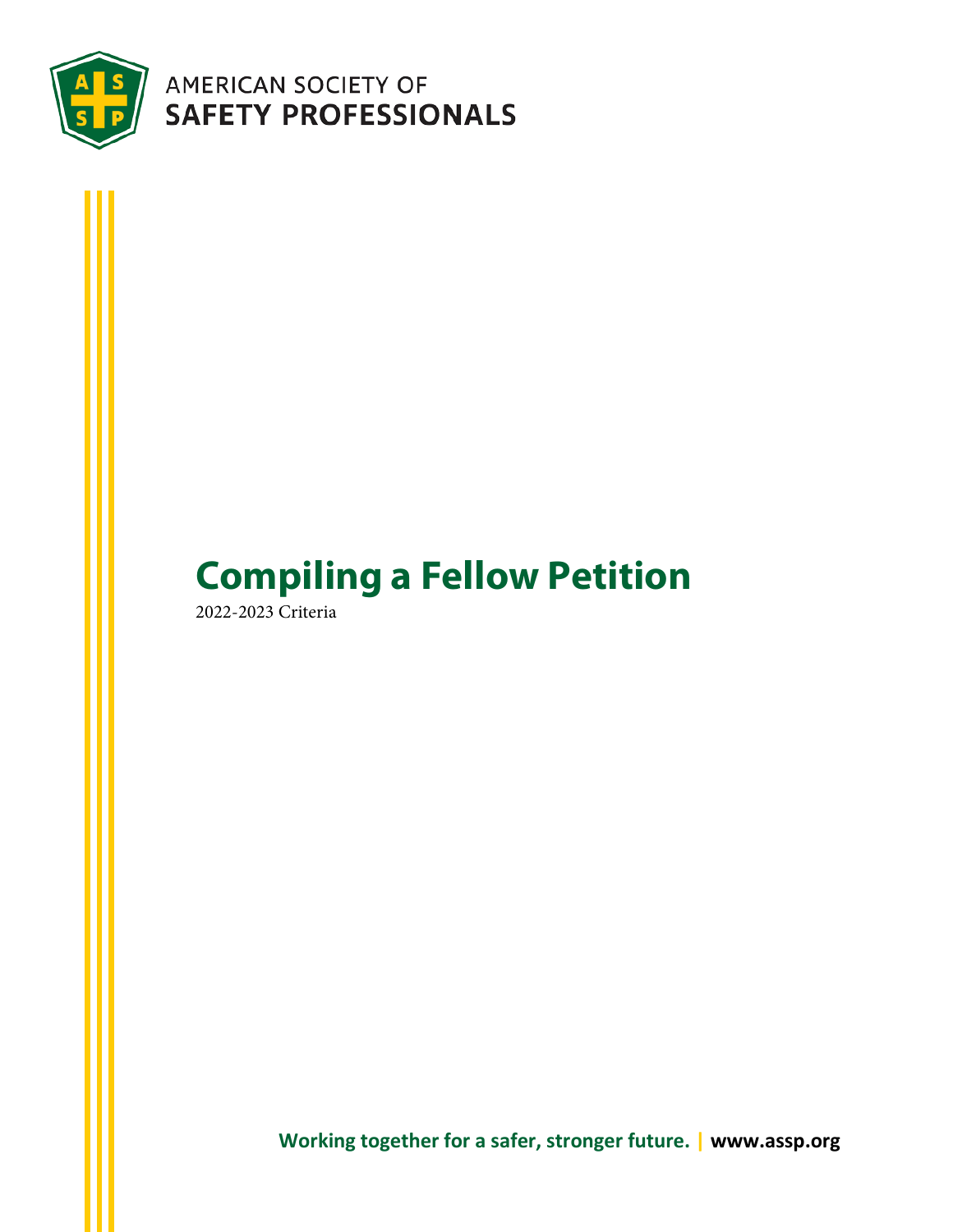### **Contents**

### <span id="page-1-0"></span>**What is the Honor of Fellow?**

The honor of Fellow is ASSP's most prestigious award, recognizing an individual's significant commitment, achievement and leadership in the occupational safety and health (OSH) profession, Society and in their community.

### <span id="page-1-1"></span>**Nominee Requirements**

The nominee must:

- Be an ASSP member.
- Have contributed to ASSP and the OSH profession over a minimum cumulative period of 15 years, having spent at least 50 percent of that time working in the OSH field.
- Have consistently adhered to our [Professional Code of Conduct.](https://www.assp.org/about/society-bylaws-and-guidelines/code-of-conduct)
- Be nominated by any of the following: two Fellows, a Fellow and an entity within ASSP, or two ASSP entities (e.g., chapter, region, practice specialty, common interest group, committee, council, etc.).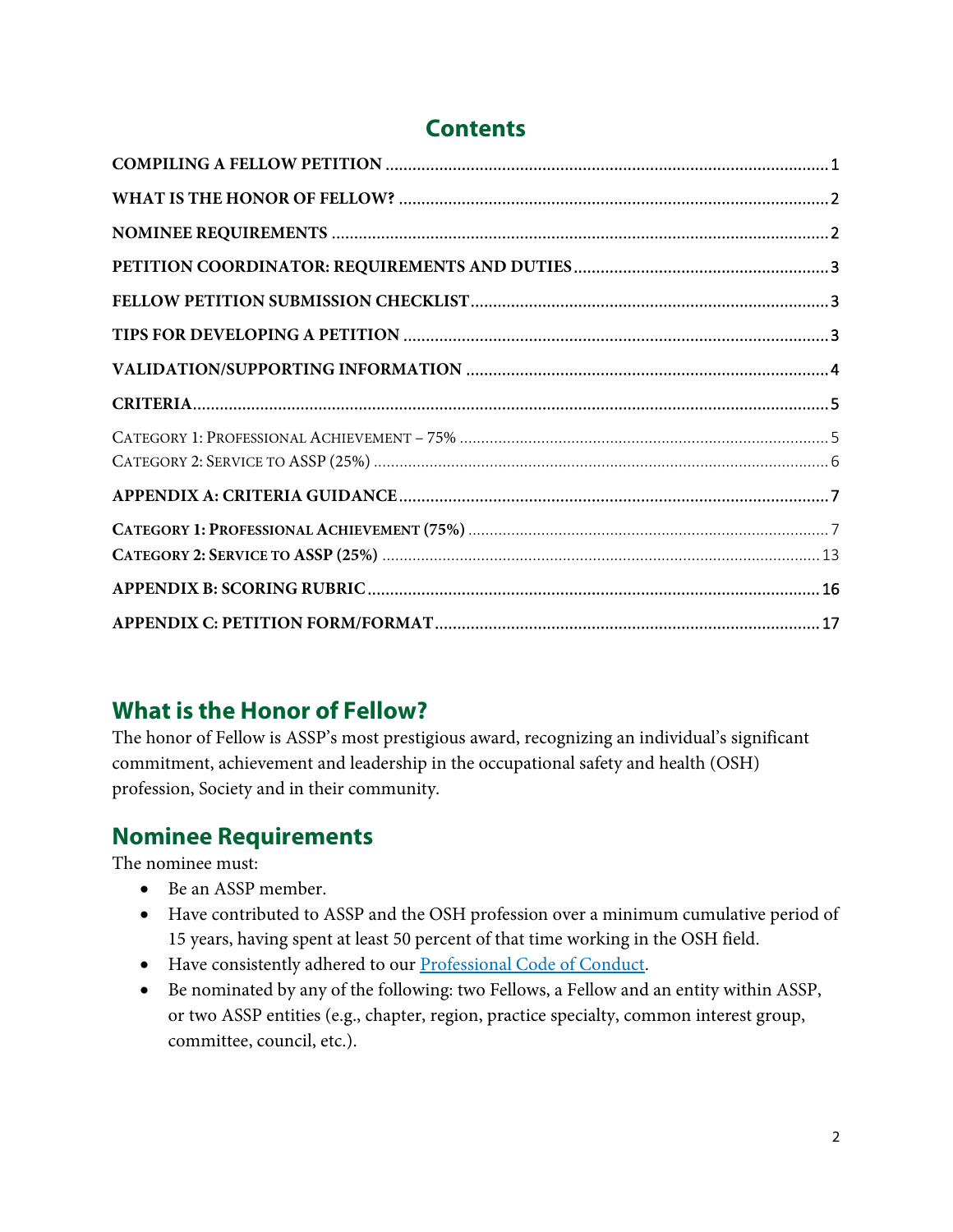### <span id="page-2-0"></span>**Petition Coordinator: Requirements and Duties**

A petition coordinator must compile and submit the petition on behalf of the nominee. The coordinator must be an ASSP member familiar with the nominee's body of work.

### <span id="page-2-1"></span>**Fellow Petition Submission Checklist**

A list of all documents required in a petition package is provide below. Tips for proper assembly are included. Additional guidance in the Fellow Petition Coordinators Workbook.

A complete petition includes, in this order:

- 1. A completed nomination form.
- 2. Signed Fellow sponsor forms from the petition's six sponsors who are members of ASSP in good standing. No more than two additional references may be provided by non-ASSP members familiar with the petitioner's work. These individuals should submit their references using the same forms. No more than two sponsors may come from the same organization.
- 3. The nominee's resume, not more than two pages.
- 4. Relevant data in the format provided in  $\Delta$ ppendix  $C$  to satisfy pertinent criterion under Category 1 and Category 2. Each criterion should provide a description and specific examples of how the candidate meets the criterion as shown in [Appendix A.](#page-6-0)

Supporting material must not exceed a total of 50 pages in Microsoft Word or PDF format. Please use at least an 11-point font.

Electronic signatures are permissible.

Fully compiled petitions should be submitted by Nov. 1 as a PDF file t[o Awards@assp.org](mailto:Awards@assp.org)

### <span id="page-2-2"></span>**Tips for Developing a Petition**

- Budget plenty of time to complete a petition. Start at least six months in advance to allow time for gathering documentation and supporting information.
- Develop a plan of action for completing the petition, including developing a timetable for gathering information and identifying at least six individuals to act as petition sponsors.
- Select sponsors who can provide evidence of a nominee's achievements in their statements. Evidence should be either firsthand or confirmed knowledge of the nominee's achievements, results and professional contributions. Focus on facts and details and use a tone that is objective and fact-based. Sponsors should provide original information to support and validate the petition, rather than copying and pasting redundant information from other sources.
- Provide specific facts and statistics directly related to the content included in the petition.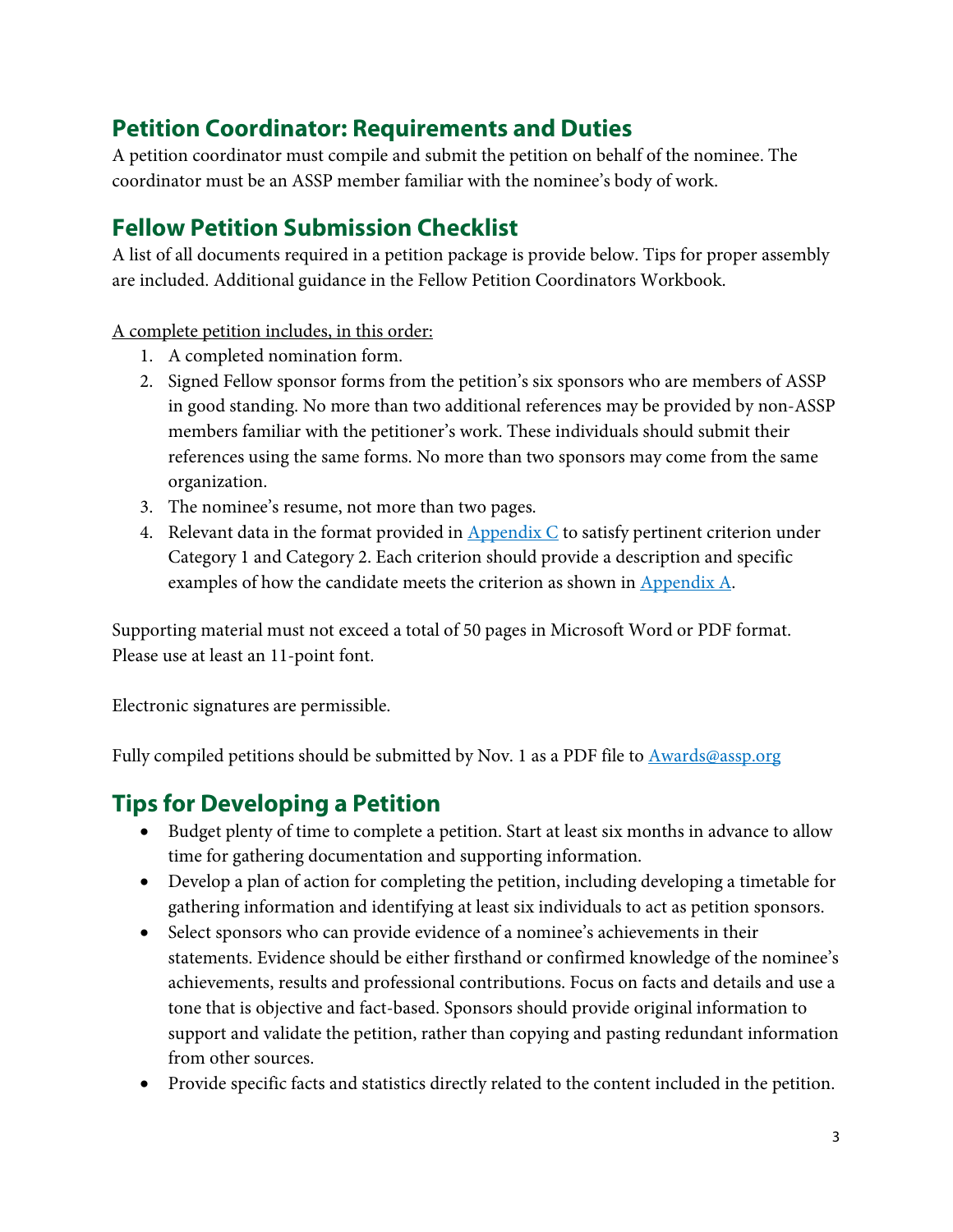- Include letters of support from the nominee's chapter, practice specialty, common interest group, branch, region or a fellow member to corroborate the petition.
- Submit additional documentation and letters of support in a single file, organized by criteria.
- Use metrics to validate the success, impact or outcomes of specific petition elements or criteria. Include short-, medium- and long-term results.
- Structure petition criteria responses in the following manner: problem/issue/contribution, activities relevant to the problem/issue/contribution, metrics developed and results of the activities. See  $\Delta$ ppendix  $C$  to view the format of the form, also available on the ASSP website.
- Review and organize the final petition so that each accomplishment is documented only once and under one criterion only.
- Contact ASSP staff or the Technical and Professional Recognition Committee for assistance with compiling background and historical materials. ASSP staff cannot submit petitions or prepare recommendations and nominations but can provide background and historical materials if available.
- Review the petition to eliminate these potential issues:
	- o Irrelevant or redundant information, as it lowers the petition's score.
	- o Inclusion of sponsors who do not contribute significantly to evidence in the petition.
	- o The sharing of more documentation than is required to demonstrate an achievement.
	- o Citation of achievements in which the nominee did not have a substantial role.
	- o Submission of information under a criterion for which the nominee is not qualified.
	- o Overreliance on personal achievements outside of ASSP and OSH.

### <span id="page-3-0"></span>**Validation/Supporting Information**

Coordinators and sponsors may cite any of the following created by the nominee:

- Articles (citation or cover/first page)
- Books (citation or cover)
- Speeches (organization, date, title)
- Program development information, including descriptions of work-related activities that reduce hazards, risks and/or related costs
- Teaching activities/seminars (organization, date, title)
- Evidence of activities for a chapter, practice specialty, common interest group, other Society-level group or related organizations, including one or two statements regarding responsibilities, specific contributions and achievements.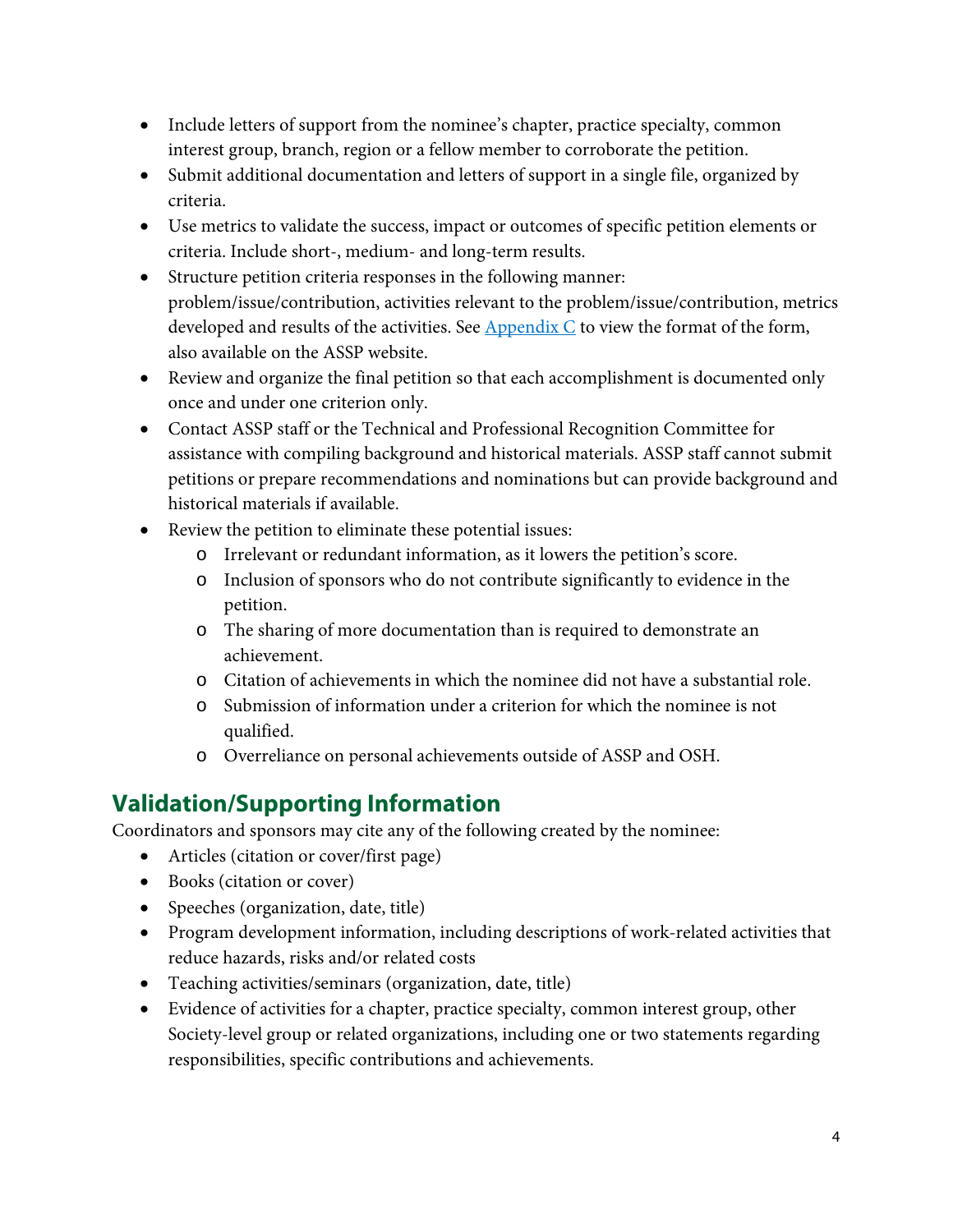• Curriculum development at a college/university [syllabus (table of contents), institution name, date]

Coordinators may obtain documentation from many sources, such as petitioner's personal files, employers, manager/supervisors, various agencies and ASSP staff.

### <span id="page-4-0"></span>**Criteria**

The petitioner must meet the criteria and achievements listed below. Refer to  $\Delta$ ppendix  $\Delta$  for information to complete section. It should be consistent with the nominee's resume or CV.

### <span id="page-4-1"></span>Category 1: Professional Achievement – 75%

#### *Required*

#### **1.0: The nominee has professional achievements that have had a significant impact upon the OSH profession.**

Provide a description of the nominee's achievements in each relevant position as noted in the submitted resume.

#### *Respond to at least three of the remaining five criteria*

#### **1.1: The nominee has developed/implemented a new (or significantly expanded on existing) methodology or philosophy affecting the OSH profession.**

Provide a list of any new concepts or methods of OSH practice that affected the OSH performance of the nominee's organization or the OSH profession.

#### **1.2: The nominee has directly contributed to the development and direction of research and/or created inventions or copyrighted materials that have advanced the effectiveness of the OSH profession and/or OSH professionals.**

Provide data to support development, direction or contributions toward research. Provide evidence of inventions and/or copyrighted materials.

#### **1.3: The nominee has broadly promoted OSH data or information (other than research) to the OSH profession.**

Provide supporting evidence of support and promotion of the OSH profession.

**1.4: The nominee has performed public service on at least two of the following levels: local, state, national, global. Both OSH and non-OSH related information would be considered.**  OSH-related service must be interdisciplinary, educational or technical. Non-OSH-related service may also be included here.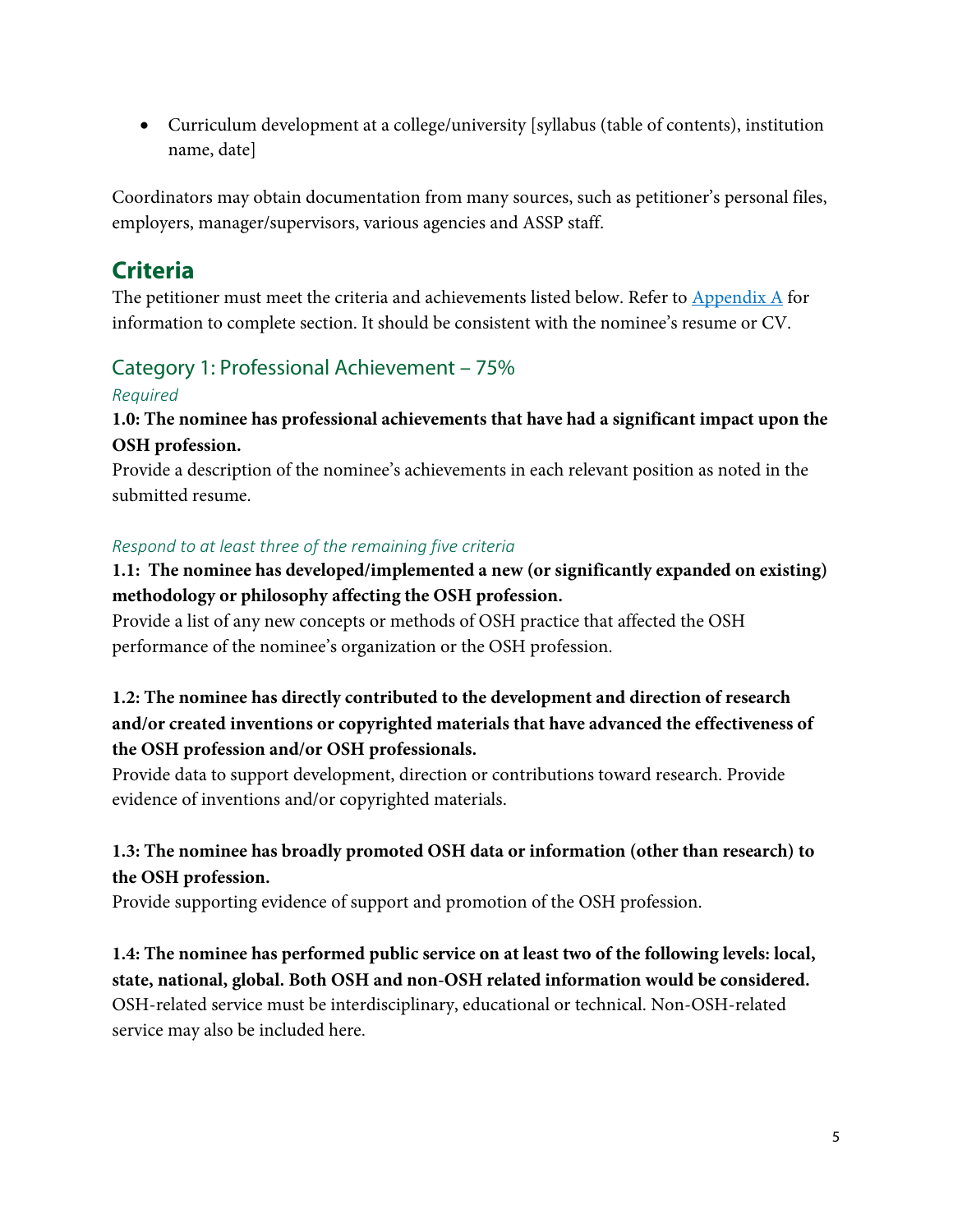#### **1.5: The nominee has participated in, contributed to or directly influenced the formulation of OSH standards, regulations or legislation at the local, state, national or global level.**

Provide evidence and identify the standards-development body, government affairs activity or agency with which the nominee was involved.

### <span id="page-5-0"></span>Category 2: Service to ASSP (25%)

#### *Required*

#### **2.0: The nominee demonstrates significant ASSP service, resulting in meaningful contributions to the Society vision and mission.**

Provide a comprehensive list of all ASSP positions, committees and task forces the nominee has served on, with dates of service. In addition to the list of position, provide a description of the nominee's contributions, enhancements, results and leadership within each.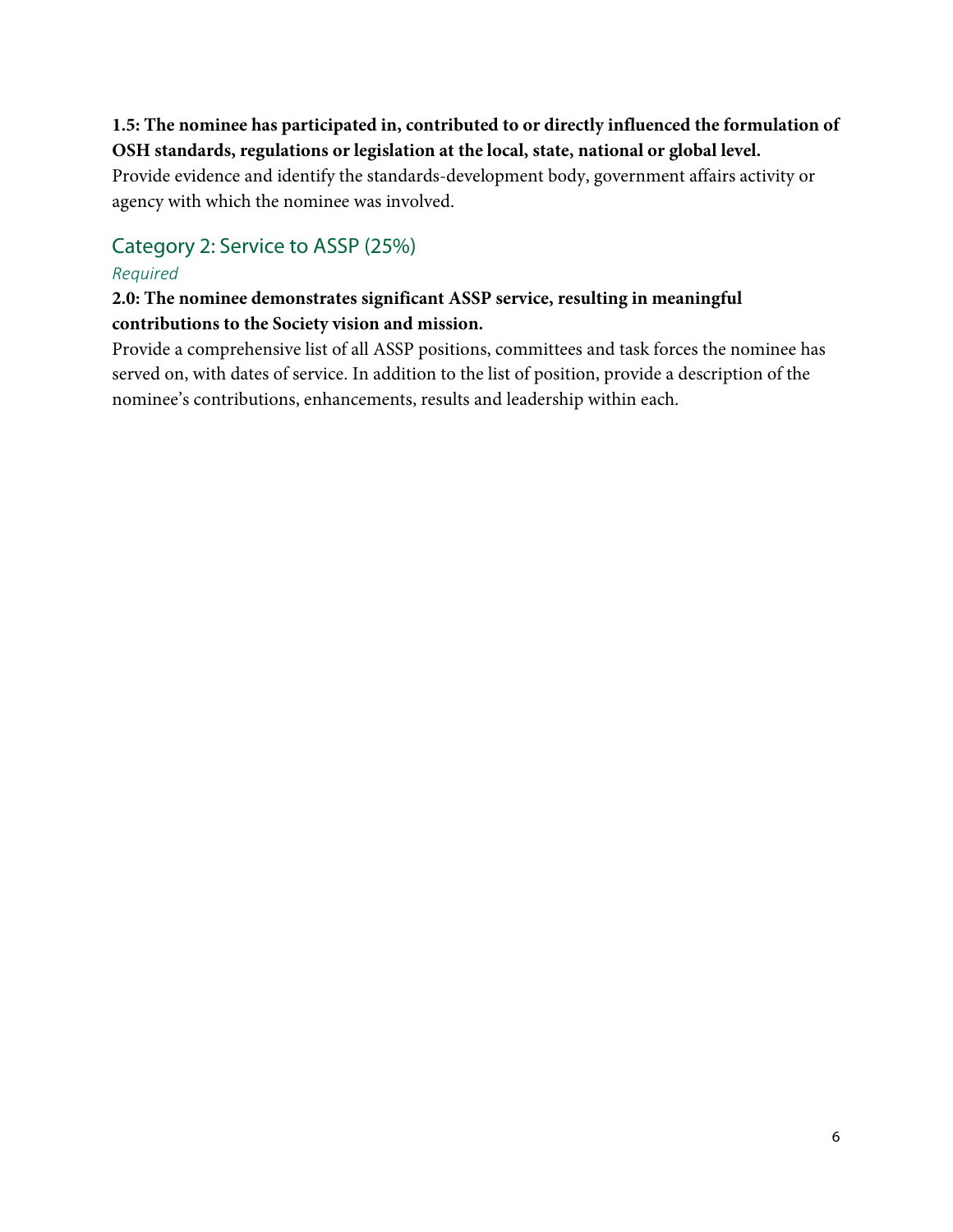### <span id="page-6-0"></span>**APPENDIX A: Criteria Guidance**

**Overall:** Structure petition responses as: problem/issue/contribution, activities relevant to the problem/issue/contribution, metrics developed and results of the activities.

### <span id="page-6-1"></span>**Category 1: Professional Achievement (75%)**

#### Required

#### 1.0: The nominee has professional achievements that have had a significant impact on the OSH profession.

#### **Notes:**

- Provide an overview statement summarizing the nominee's work and a list of key achievements.
- Include information such as industry awards, employee awards, pertinent certifications and licenses, statistics that demonstrate the success of a program developed and/or implemented by the nominee, teaching and formal mentoring activities, team management and tools and/or products.
- Use charts and graphs to demonstrate the effectiveness of the development and implementation. Metrics can include measures such as statistics, incident rates, workers' compensation costs, productivity rates and severity rates.

#### **EXAMPLE:**

Activity: Development of drug prevention program

Contribution/Accomplishment: Developed and instituted a drug testing program for over 300 employees on one major jobsite. Initial results showed a positive test rate of 23%.

Metrics/Results: After several months of testing at the pre-employment and random levels, positive tests were reduced to less than 5%.

Validation/Supporting Documentation: See test data for last six months of testing validating accomplishments for year 2017.

#### **Tips:**

Highlight achievements that have broadly affected the OSH profession in the format shown below.

• OSHA statistical data for overall company or individual business units that demonstrates a successful OSH program. These statistics should ideally be verified from official company records. Other specific company OSH data may also be used. It is not necessary to document publicly verifiable information.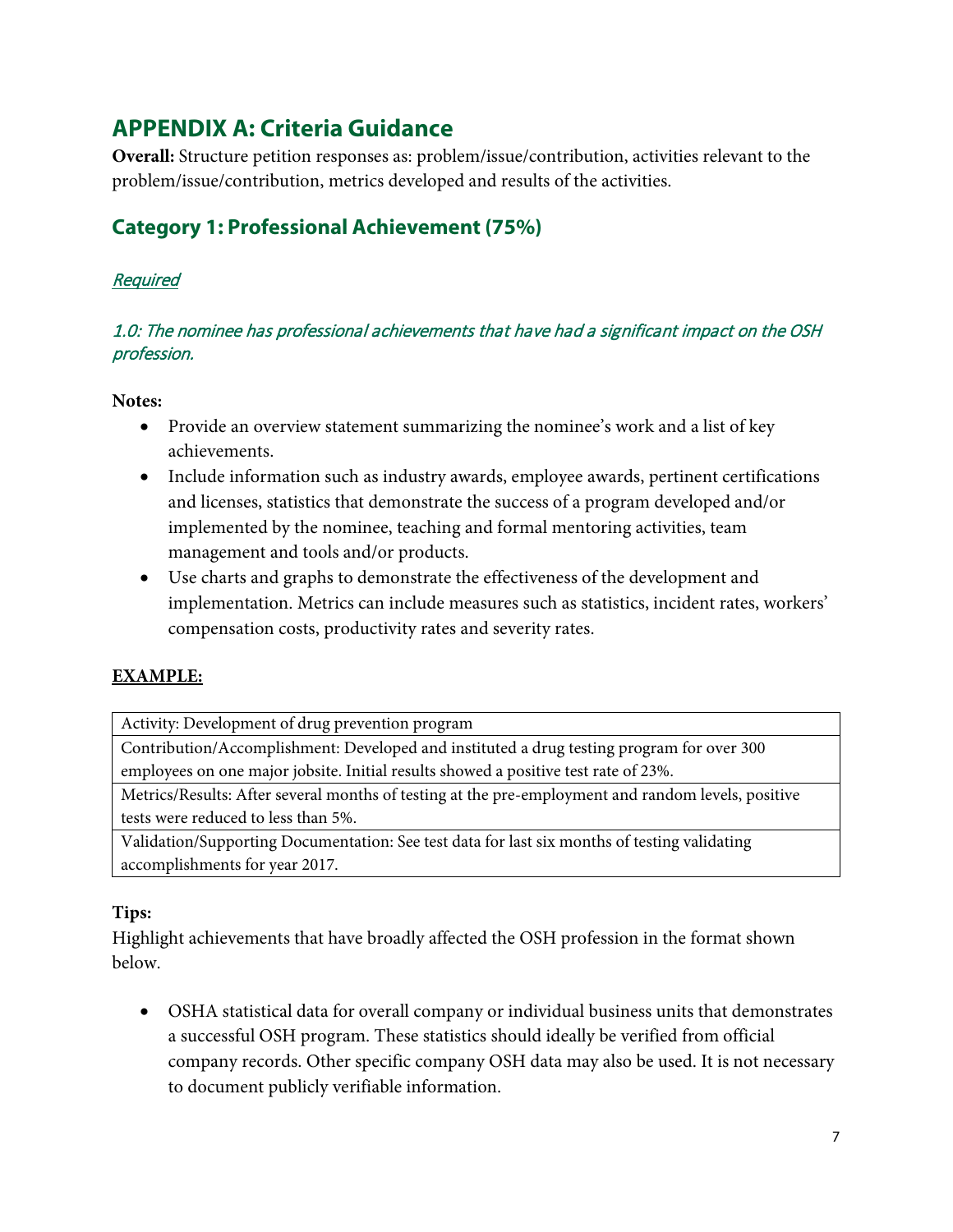• Describe key projects that resulted in an overhaul and improvement of existing procedures or OSH-related operations.

#### Additional Criteria (respond to at least three)

#### 1.1: The nominee has developed/implemented a new (or significantly expanded on existing) methodology or philosophy affecting the OSH profession.

Provide a list of any new concepts or methods of OSH practice that affected the OSH performance of the nominee's organization or the OSH profession. With each new philosophy or methodology, the submitter must identify:

- When the idea, concept, method or philosophy was developed, and the company or client involved.
- If changes were made to an existing concept, method or philosophy, and what those changes were.
- The plan for implementing the concept, method or philosophy.
- The conditions before, during, and after the nominee's project or program implementation.
- Data showing the results of such plans or efforts.

#### **Notes:**

The achievements listed below are not all-inclusive. They are examples of the kinds of accomplishments that might be the most relevant to Criterion 1.1.

- Developed innovative ways to measure injury/illness incidence rates.
- Developed and implemented an OSH management system.
- Improved a significant process or component of an existing OSH management system.
- Developed and implemented a process safety management system.
- Improved a significant process or component of an existing process management.
- Developed and implemented a training program.
- Created new software to improve the ability to record and quantify workplace injuries and illnesses.
- Developed a new website to increase transparency of company injury/illness information.

#### **EXAMPLE:**

Activity: Development of an online system measuring compliance and closure of audit items in real time.

Contribution/Accomplishment: Prior to development, existing quarterly audit reports did not yield timely results in that many items remained open at the time of the next audit; a period that sometimes reached 36 months.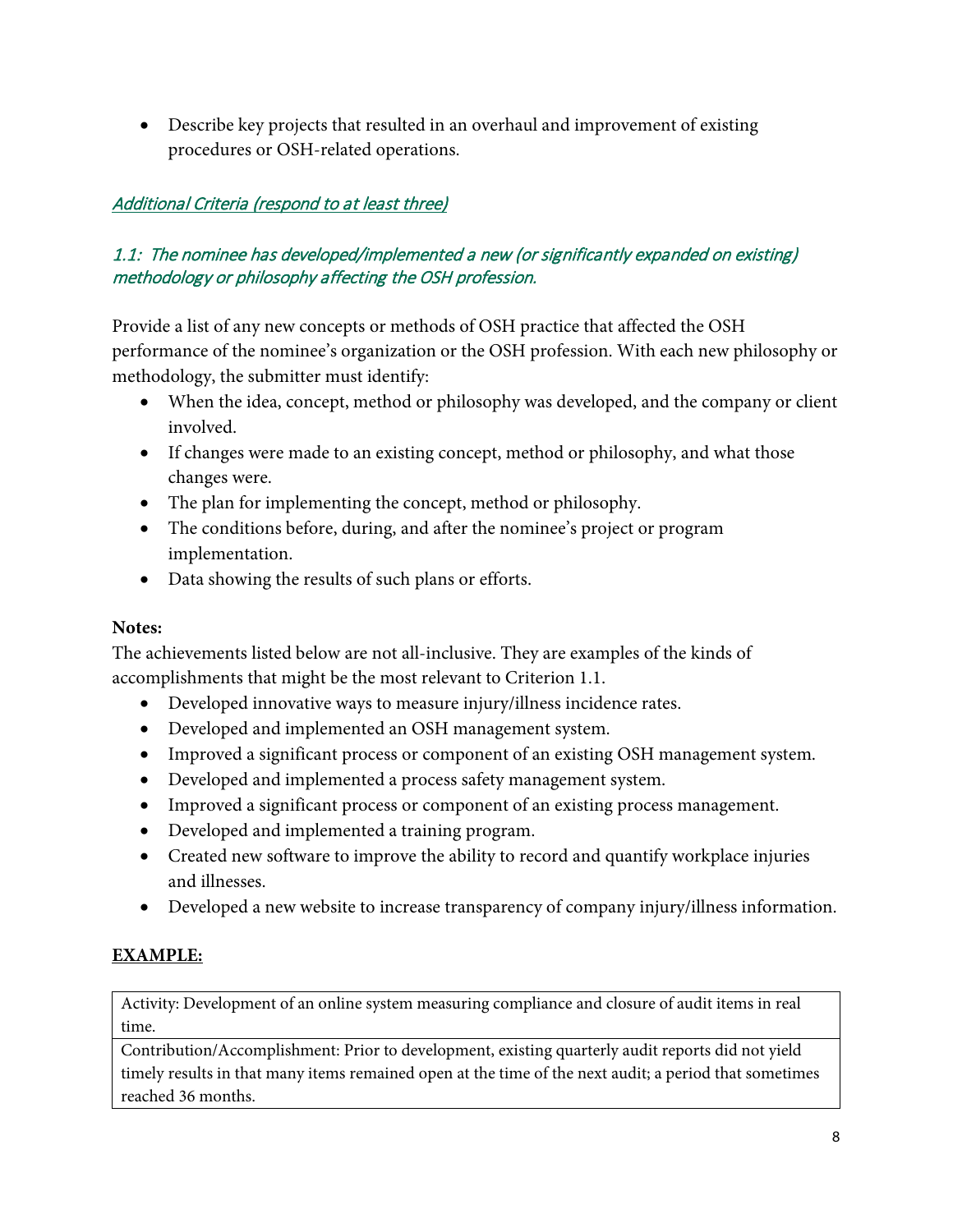Metrics/Results: As measured by audit data six months post audit, closure rate of audit findings has improved by 23%.

Validation/Supporting Documentation: See relevant data corroborating results from three recent audits and Corporate annual audit report to the Board.

**Tip:** *Identify the new method or philosophy developed, conditions before and after implementation, and results obtained using metrics.*

#### 1.2: The nominee has directly contributed to the development and direction of research and/or created inventions or copyrighted materials that have advanced the effectiveness of the OSH profession and/or OSH professionals.

Research

- Identify the company, university, organization, association or government entity for which the research was performed.
- Provide the nominee's role (Principal Investigator, Research Assistant, Co-Investigator, etc.), the dates involved in the research, and where the research took place.
- Provide an overview of the research project, summarizing the objectives and/or hypothesis of the research.
- Provide a description of the research methodology.
- Provide a summary of the nominee's contributions to the research.
- If the research was not published, provide letters from appropriate individuals to validate the nominee's contributions.
- Provide evidence of distribution and utilization of the research results within the OSH profession.
- Explain the impact of the research on the OSH profession (e.g., tangible and measurable results by statistical metrics or other documentation).

Inventions/Copyrighted Material

- Provide the title of the patented/copyrighted material. Patented/copyrighted material may include machine designs, guarding designs, hazard control devices, software, training simulations, personal protective equipment, environmental treatment processes, pressure systems designs, fire suppression system designs, books or an OSH performance measurement process.
- Provide the date (month/year) of patent/copyright.
- Provide evidence that the nominee was the primary or sole patent holder/copyrighter or a contributor to such.
- State whether a patent was issued or is pending. If a patent was issued, provide the patent number and date of issue.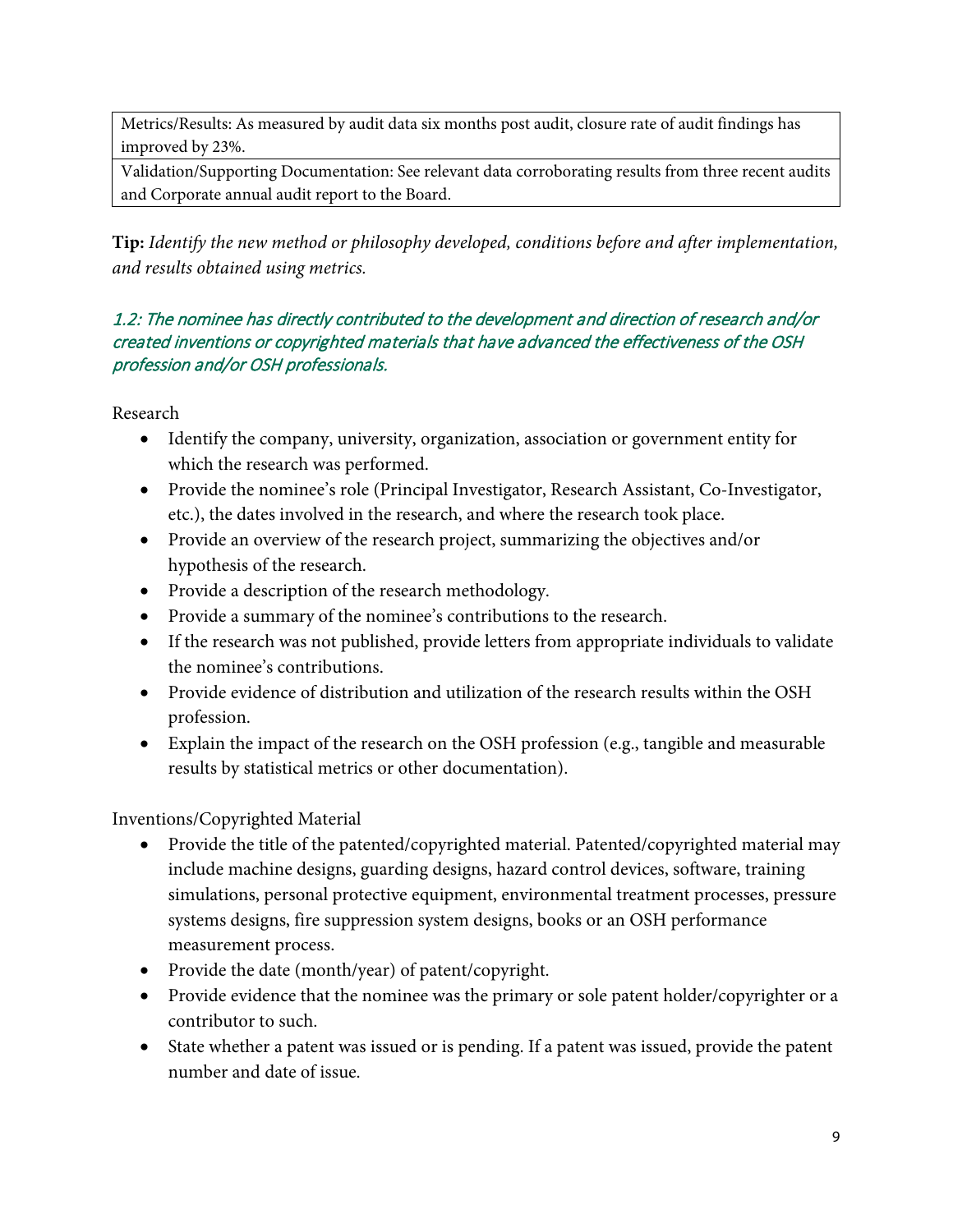• Provide a description of the content of the copyrighted material and explain how the information advanced the effectiveness of the OSH profession or OSH professionals, giving evidentiary data or measurements.

#### **Notes:**

- Any patented/copyrighted works documented under Criteria 1.2 should be tangible materials that have helped to advance the effectiveness of the OSH profession.
- Do not include books, chapters in books or articles already included under Criteria 1.1.

#### **Tips:**

- Provide evidence of copyrighted materials.
- Provide an overview of the copyrighted material explaining how it benefited the OSH profession or OSH professionals.

#### 1.3: The nominee has broadly promoted OSH data or information (other than research) to the OSH profession.

- Provide the title of the publication, presentation or training material and when it was initially presented or delivered.
- Explain the purpose of developing the information and/or data.
- Provide examples of how the data or information was beneficial to the safety profession.
- Provide details of how the information was disseminated to safety professionals. Methods of distribution could include venues such as online, conference/presentation, books and/or chapters in books, newsletter, question writing for OSH certification exams and technical publications. Estimate the number of safety professionals who saw the data or information if possible (e.g., copies circulated, number on distribution lists).
- To illustrate the content of the nominee's data or information:
	- o Provide formal citations of the nominee's work with a brief description of the publication or presentation
	- o Provide a narrative overview of the nominee's work by highlighting the most widely disseminated or influential publications or presentations

#### **Notes:**

- Use best judgment to assess whether the beneficial information/data was "widely" disseminated. When evaluating the nominee's petition, the Technical and Professional Recognition Committee will determine whether the information qualifies as widely disseminated in the context of the petition.
- Cite a minimum of two different dissemination media.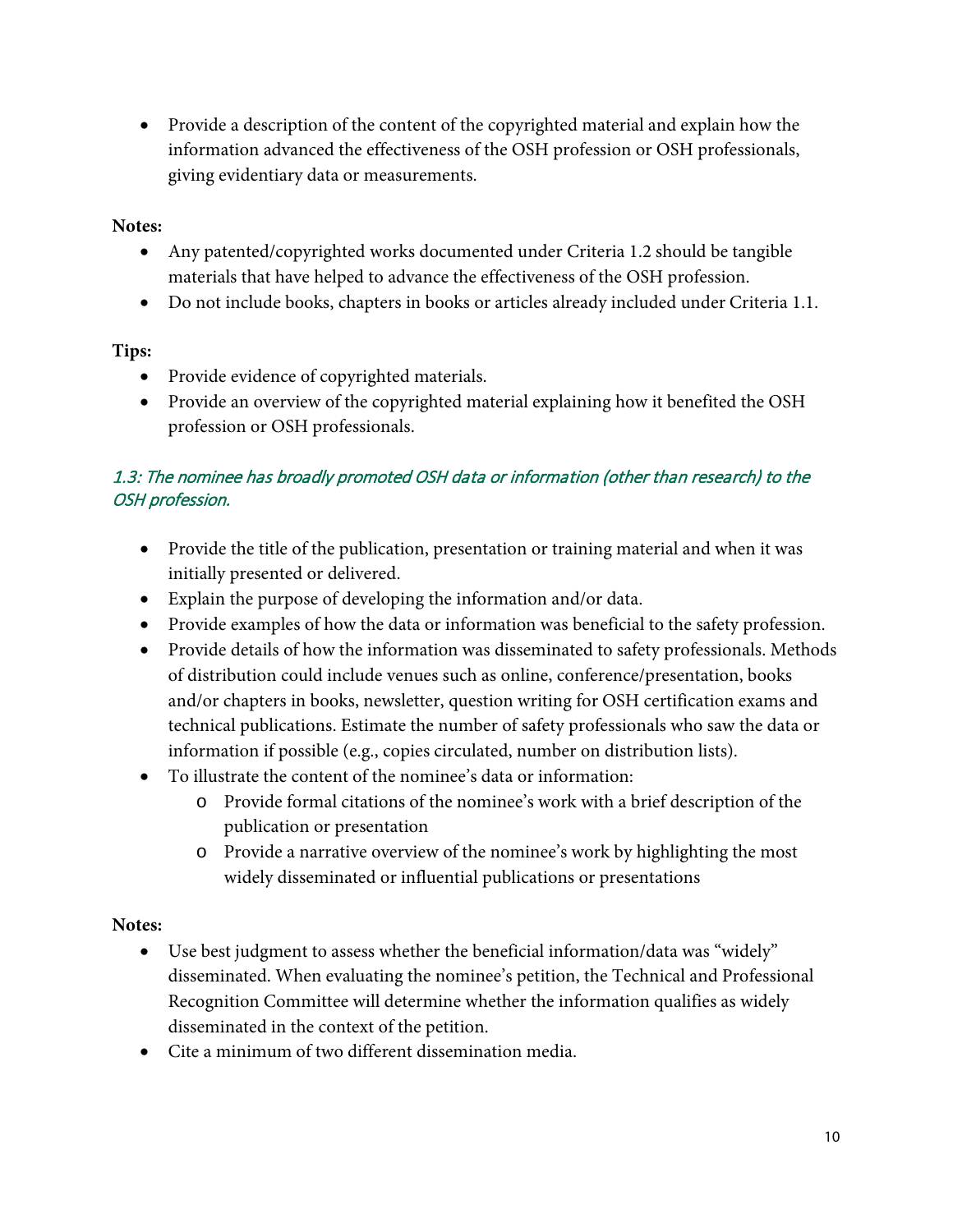• Should the information developed and distributed be copyrighted by the nominee, cite these accomplishments in Criteria 1.3. Please note that material can be credited in only one criterion area.

#### **Tips:**

- Identify the type of information distribution venue. If published as a book or chapter, note the title of the publication, who published the information and when the information was distributed. For example, note how widely a book was distributed by including the number of copies sold.
- Provide a brief narrative summary of the publication and note the number of safety professionals who were exposed to the publication.

#### 1.4: The nominee has performed public/community service on at least two of the following levels: local, state, national, global. Both OSH and non-OSH-related information is considered.

- Identify at what level the public/community service was performed (local, state, Society or international) and whether the service was interdisciplinary, educational or technical.
- Include the dates during which the nominee was engaged in performing the public/community service.
- Provide a narrative summary of the nominee's specific involvement describing how the service was unique and significant and include any results of the service performed.

#### **Notes:**

- Examples of activities that qualify for this section may include sitting on a government or academic task force/committee (e.g., community service organizations, elementary school districts, colleges and universities, scouting, law enforcement), or leading a community public safety campaign or activity
- Activities documented under this section need not be traditional "volunteer" service in that the nominee does not necessarily have to perform the service as a private citizen. The nominee may have performed the service on behalf of their company.
- The specific service must not be the same as that noted in other criteria.

#### **EXAMPLE:**

Activity: Improved safety for volunteers building homes through Habitat for Humanity

Contribution/Accomplishment: Developed and produced safety orientation for volunteers and produced 12 pre-job safety briefs based upon varied stages of home construction.

Metrics/Results: Now reaching 24 months without a volunteer injury (using OSHA recordkeeping guidelines on all projects).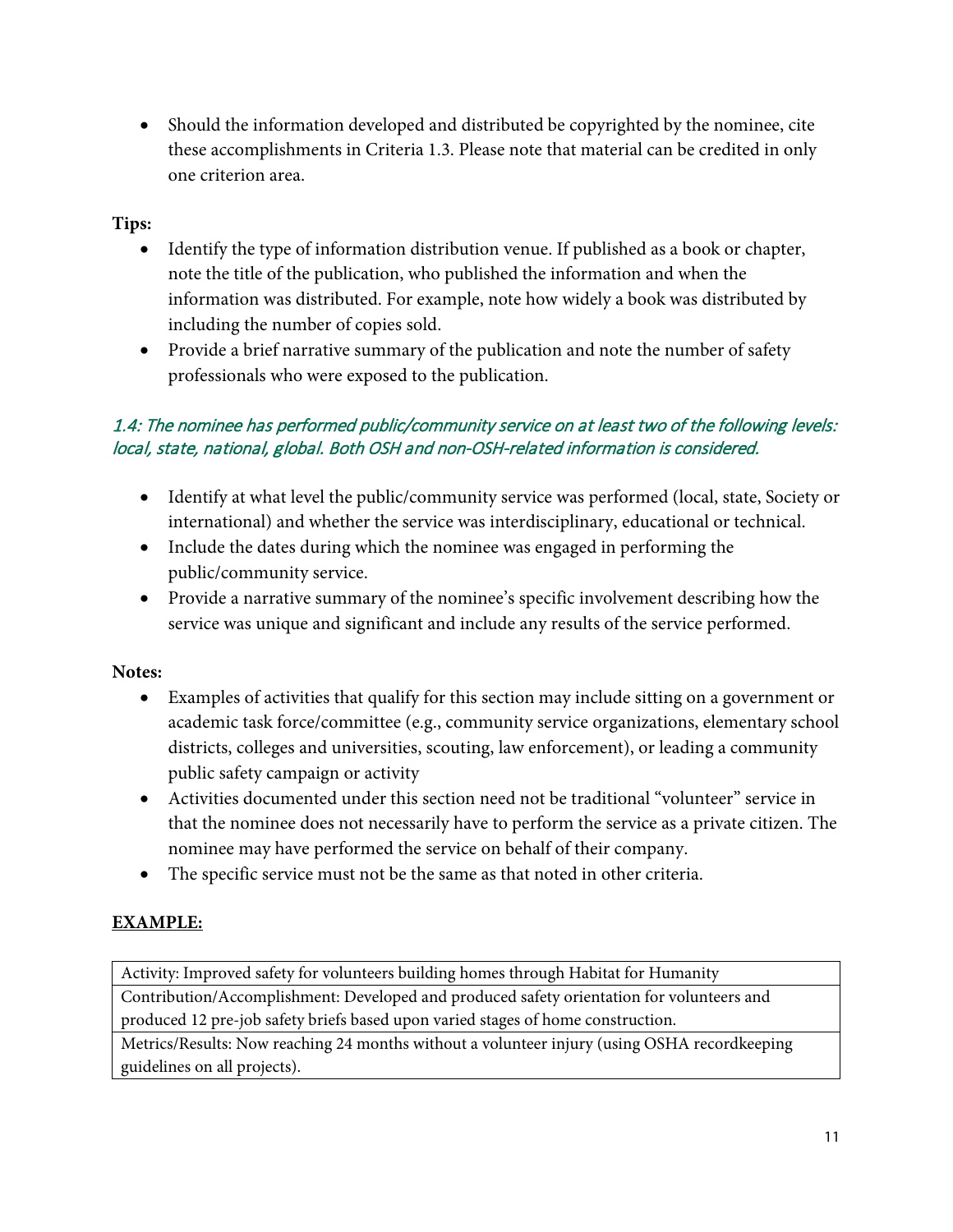Validation/Supporting Documentation: See letter from Habitat executive director and portions of training documentation.

#### **Tips:**

- If using task forces as examples, indicate whether they were state, federal or local. Demonstrate the nature of the task force (i.e., composition) and identify the nominee's specific activities.
- For service to ASSP, identify the level at which the service was performed (e.g., Society, chapter, practice specialty, common interest group, etc.) and the type of service provided by the candidate.

#### 1.5: The nominee has participated in, contributed to or directly influenced the formulation of OSH standards, regulations or legislation at the local, state, national or global level.

- Identify the standards development body, government affairs activity or agency with which the nominee was involved.
- Identify the dates the nominee was active with each specific activity.
- Provide a narrative summary of the contribution made and data illustrating the results of the nominee's work.

#### **EXAMPLE:**

Activity: Appointed as member of the ISO 45001 Committee as an at-large member.

Contribution/Accomplishment: Chaired the Management/Leadership subcommittee tasked with developing recommendations to be included in the standard.

Metrics/Results: Provided first draft six weeks ahead of deadline. Draft approved. Completed final revisions and submitted to Committee four weeks ahead of deadline. Final revisions accepted by unanimous vote at fall 2016 Committee meeting.

Validation/Supporting Documentation: See committee structure provided. See Fall 2016 committee meeting minutes. Copy of management/leadership section of final standard attached.

Notes:

- To qualify for this criterion with work in standards, the nominee may have been involved in standards development bodies such as ANSI, NFPA, ASME, ASTM or ISO.
- To qualify for this criterion with work in government affairs activities, the nominee may have been involved with government affairs advisory groups such as NACOSH or ACCSH. Working with these groups, the nominee may have submitted reports or position papers, provided expert testimony, or submitted recommended regulation or legislative language.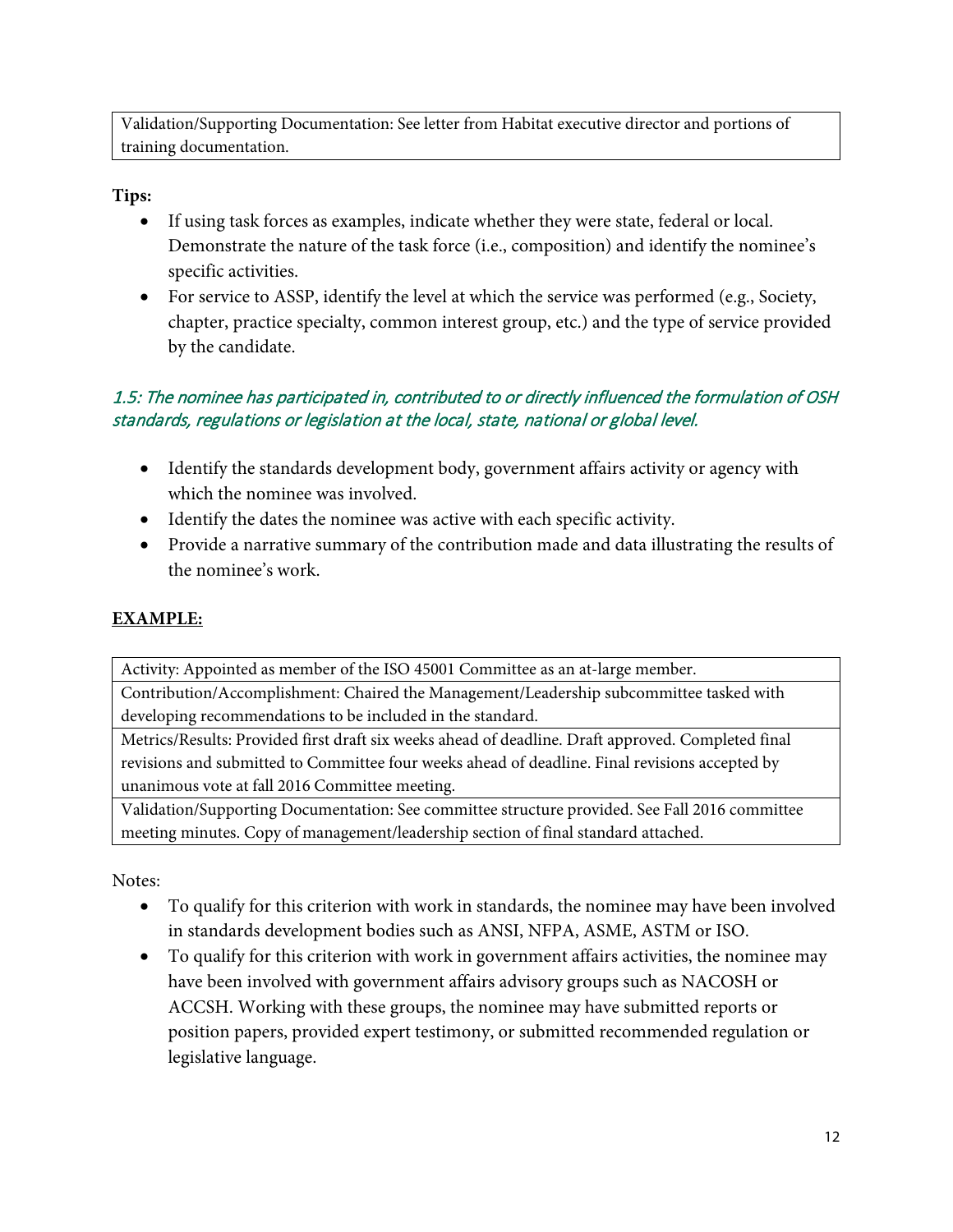• If the nominee has been involved with governmental agencies or groups such as NIOSH NORA, the National Academy of Sciences or OSHA, their work with these groups may be documented in this section.

#### <span id="page-12-0"></span>**Category 2: Service to ASSP (25%)**

#### Required

#### 2.0 The nominee demonstrates significant ASSP service, resulting in meaningful contributions to the Society vision and mission.

Provide a comprehensive list of all ASSP positions, committees and task forces the nominee has served on, with dates of service.

- For each position, provide a summary of the nominee's service and highlight the key accomplishments and contributions within that position.
- Letters from committee chairs under whom the nominee served or from ASSP members who have firsthand or reliable verified knowledge of the nominee's work are encouraged.

#### **Notes:**

- Many positions and responsibilities at the chapter, region and Society levels are worth highlighting in a Fellow petition. For example:
	- o Society-wide service
		- Board member
		- **Council vice president**
		- Regional vice president
		- **Practice specialty or common interest group officer**
		- Society-level committee chair or members
		- Society-level task force chair or member
		- **Foundation trustee**
	- o Regional service
		- Area director
		- Assistant regional vice president for a specific area
		- Regional committee chair or member
	- o Chapter service
		- Chapter officer
		- Chapter committee chair or member
		- Chapter task force chair or member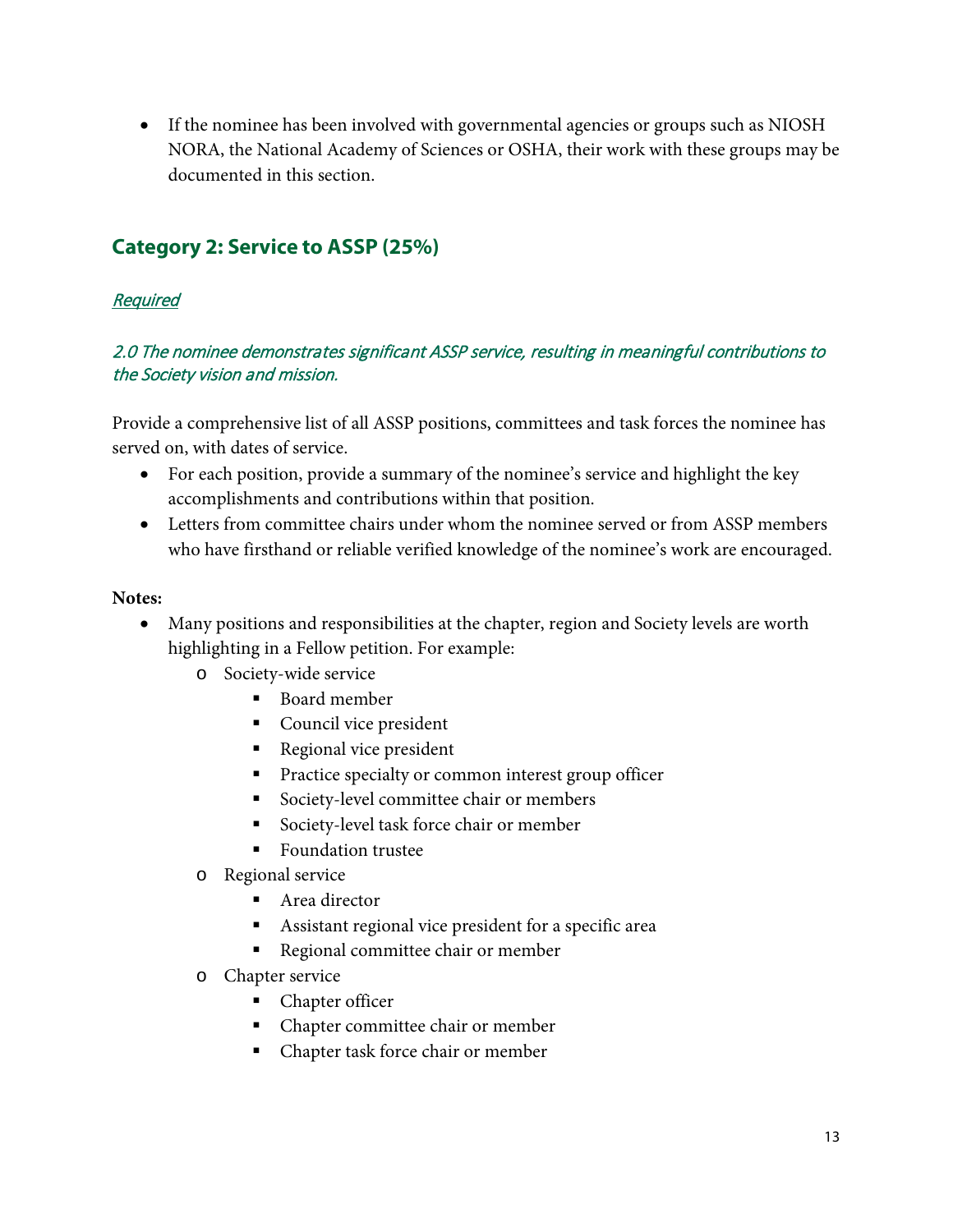- Provide information on how the nominee contributed to the group's efforts (e.g., substantiate by meeting minutes, data, accomplishments). Include any relevant accomplishments outside the United States.
- In documenting contributions to ASSP, provide a brief summary of each position held and highlight key contributions/accomplishments. Focus on activities that the nominee had a substantial role in executing or leading — particularly if the nominee identified problems, provided a solution and ASSP benefitted as a result. Contributions can be documented through meeting minutes, outcome data or written statements from fellow members.
- The nominee may have had other significant responsibilities at the chapter, region or Society level outside formal volunteer parameters. If the nominee was instrumental on an ASSP project but was not on a formal task force or committee, document those efforts in this section of the petition.
- Mention any honors received from ASSP (Society, region, chapter, practice specialty or common interest group) for outstanding service, listing the honor and date received. The honors may include one or more of the following:
	- o Charles V. Culbertson Outstanding Volunteer Service Award
	- o Thomas F. Bresnahan Standards Medal
	- o Safety Professional of the Year Awards
		- Society Safety Professional of the Year Award
		- Chapter/Region Safety Professional of the Year awards
		- **Practice Specialty and Common Interest Group Safety Professional of the** Year awards
	- o Society President's Award

#### **EXAMPLE:**

Activity: Served as Regional Vice President, Region III, from 2010 through 2014.

Contribution/Accomplishment: Enhanced and improved the region student leadership conference through chapter sponsorship and increased speaker participation. Also added CEUs and ability to obtain some form of safety certificate/certification through attendance.

Metrics/Results: Attendance has increased 15% year over year with 2014 conference setting a record attendance of 300 students. Each chapter within the region sponsored at least one student and provided monetary support. Student conference evaluations rose from a score of 4 to 4.6 over the same period.

Validation/Supporting Documentation: See conference brochures for years 2010 through 2014 and student conference evaluations for the same years.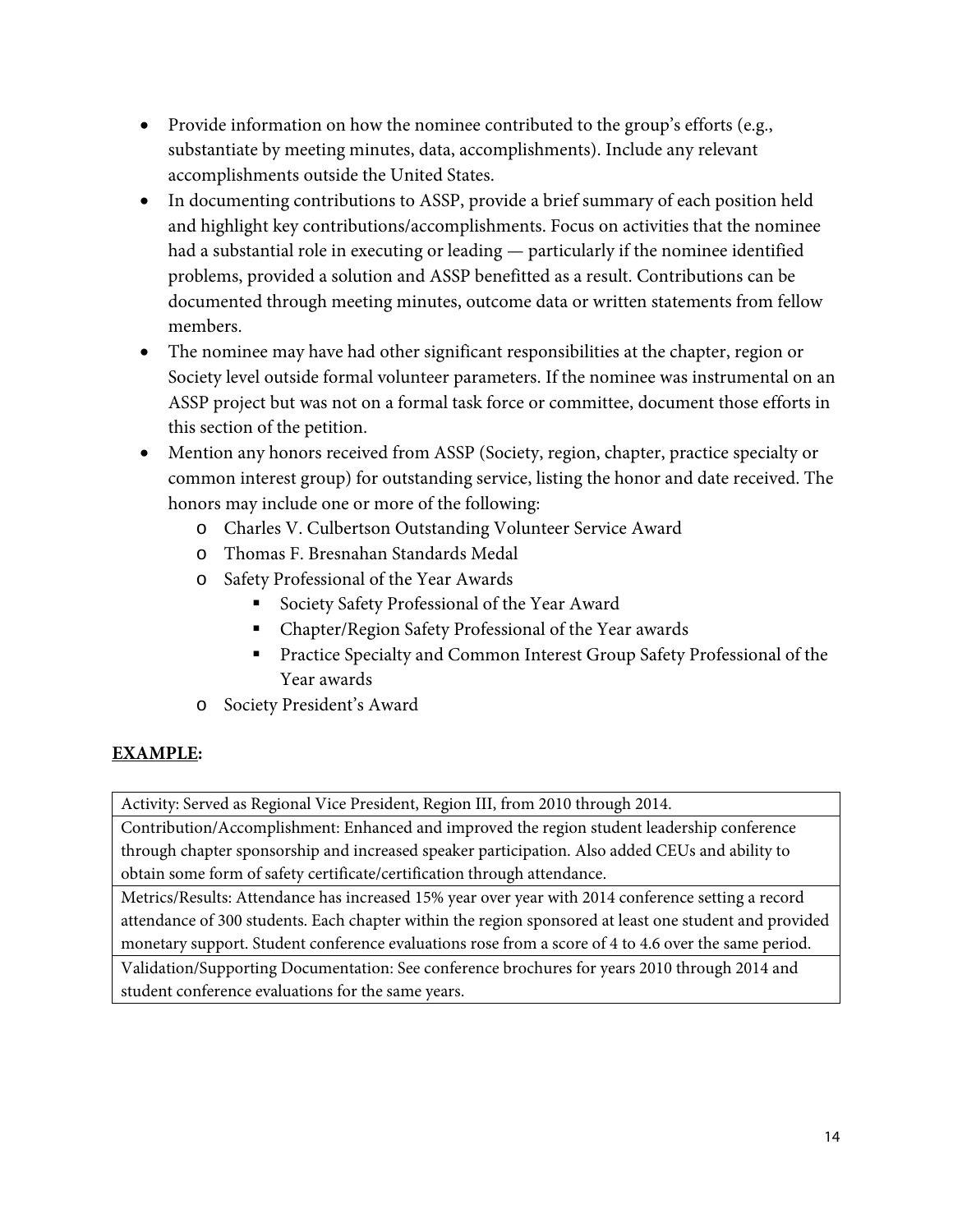Activity: Served as Chapter President from 2008 through 2009.

Contribution/Accomplishment: Enhanced and improved Chapter communication through revitalization of the Chapter website and personal contact with 3 members each month resulting in enhanced member experiences.

Metrics/Results: Chapter meeting attendance increased 25%. Attendee meeting evaluations improved from 3.0 to 4.3.

Validation/Supporting Documentation: See meeting rosters and attendee evaluations and comments.

**Tips:** 

• Additional nontraditional awards and honors at the region, chapter, practice specialty and common interest group level may be submitted for consideration. As with all other awards, substantiate the rationale for the award with specific activities leading to it.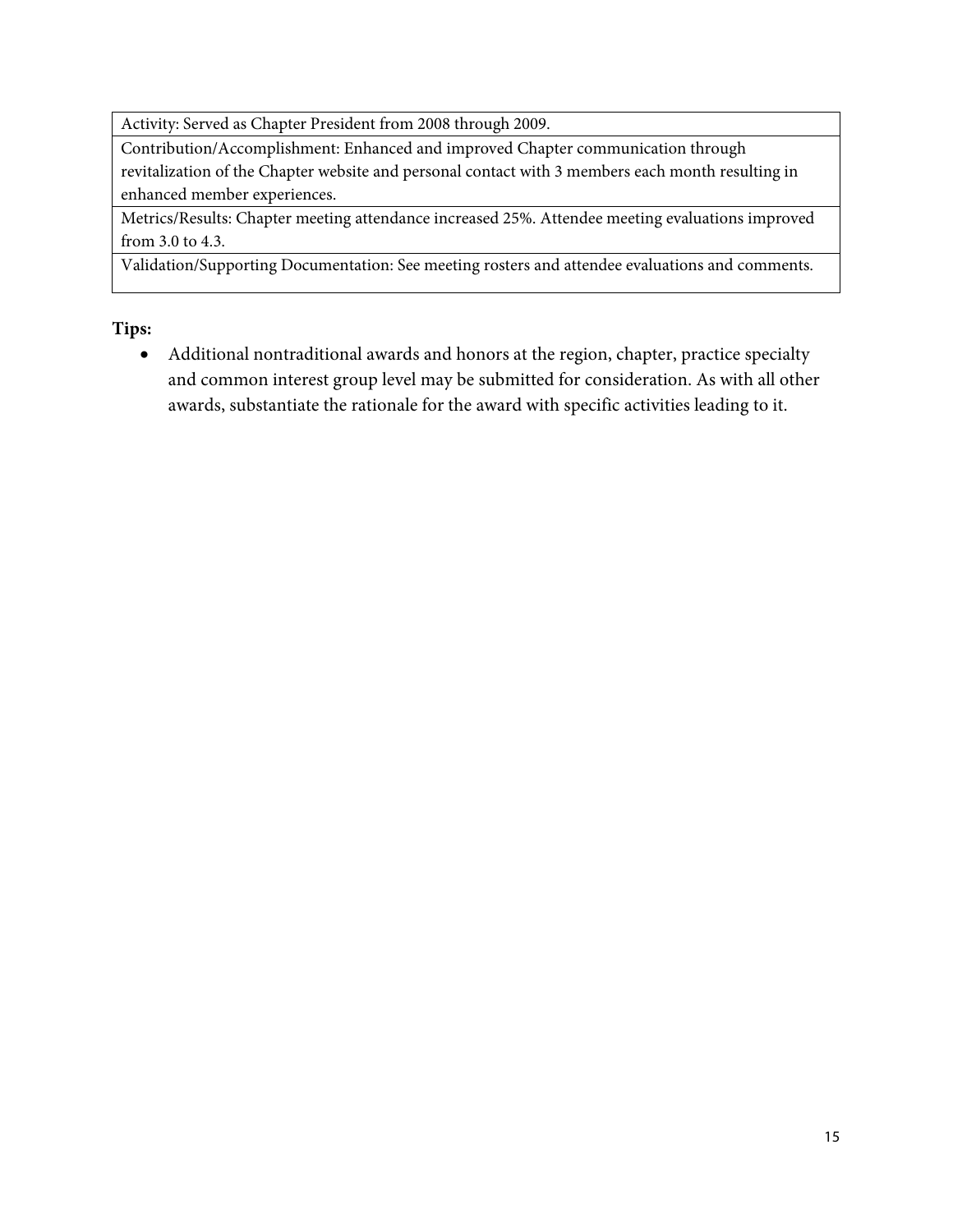### <span id="page-15-0"></span>**APPENDIX B: SCORING RUBRIC**

| <b>CRITERIA</b>                                                                     | Weighting |
|-------------------------------------------------------------------------------------|-----------|
| <b>Category 1: Professional achievement</b>                                         | 75        |
| Required:                                                                           |           |
| 1.0 Professional achievements that have had a significant impact upon the OSH       | 20        |
| profession.                                                                         |           |
|                                                                                     |           |
| Choose at least three:                                                              |           |
| 1.1 Conceived of new (or significantly expanded on existing) methodology or         | 55        |
| philosophy affecting the OSH profession.                                            |           |
|                                                                                     |           |
| 1.2 Directly contributed to the development and direction of research and/or        |           |
| created inventions or copyrighted materials that have advanced the effectiveness    |           |
| of the OSH profession and/or professionals.                                         |           |
|                                                                                     |           |
| 1.3 Broadly promoted OSH data or information (other than research) to the OSH       |           |
| profession and community.                                                           |           |
|                                                                                     |           |
| 1.4 Performed public/community service on at least two of the following levels:     |           |
| local, state, national or global. Both OSH and non-OSH considered.                  |           |
| 1.5 Participated in, contributed to or directly influenced the formulation of OSH   |           |
| standards, regulations or legislation at the global, national, state or local level |           |
| <b>Category 2: Service to ASSP</b>                                                  | 25        |
| Required. To be scored from one or a combination of the following categories:       |           |
| 2.1 Society (board, committees, practice specialties and/or common interest         |           |
| groups)                                                                             |           |
|                                                                                     |           |
| 2.2 Region                                                                          |           |
|                                                                                     |           |
| 2.3 Chapter                                                                         |           |
|                                                                                     |           |
|                                                                                     |           |

<span id="page-15-1"></span>The petitioner should achieve a minimum score of 80 out of 100.